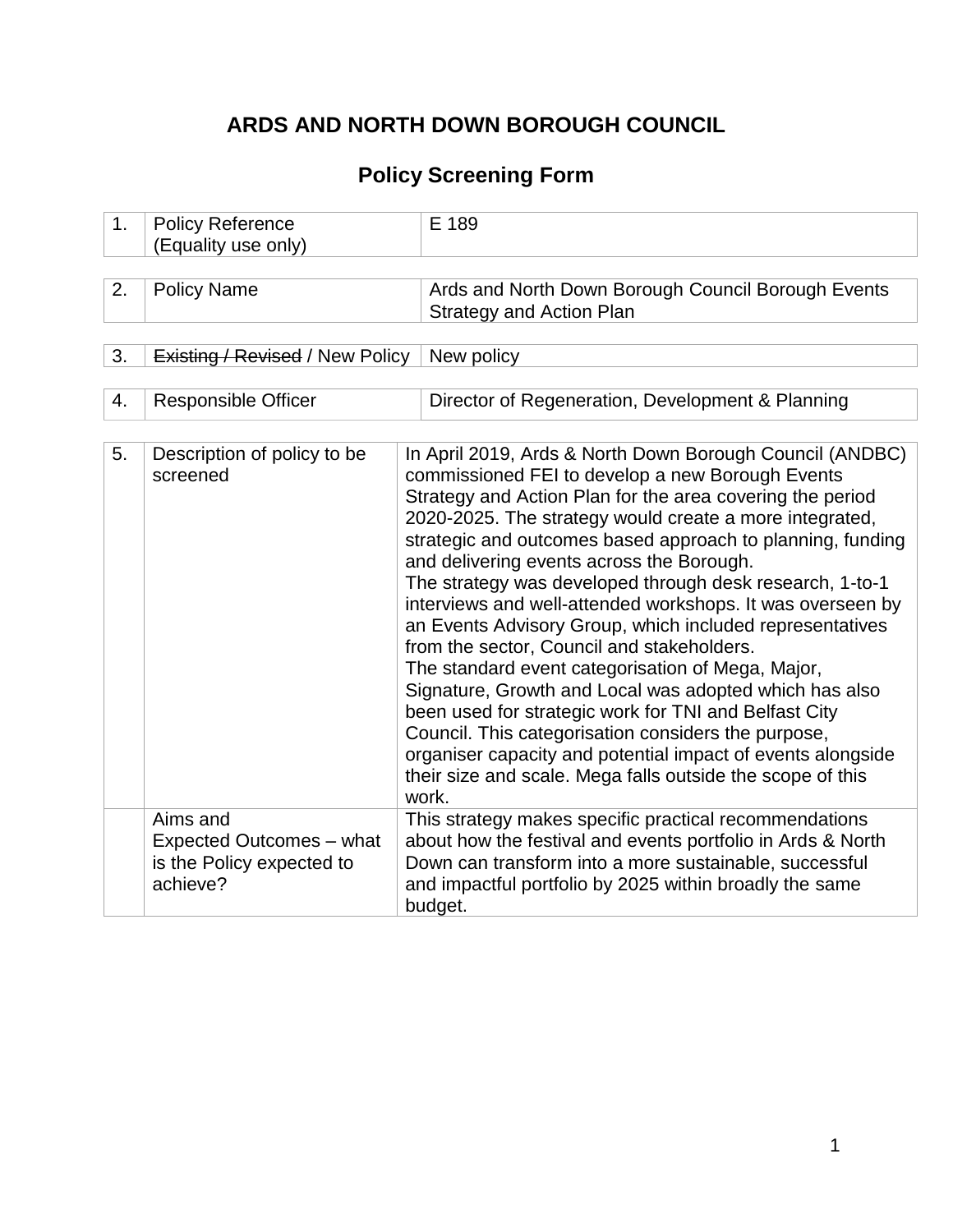

| Section 75 categories which                               | All Section 75 categories are expected to benefit from the |
|-----------------------------------------------------------|------------------------------------------------------------|
| might be expected to benefit<br>and how they may benefit. | delivery of the action plan.                               |
|                                                           |                                                            |

| 7. Factors which could contribute-to / detract | If the strategy or action plan is not delivered |
|------------------------------------------------|-------------------------------------------------|
| from the intended aims / outcomes of the       | as intended.                                    |
| Policy when being implemented                  |                                                 |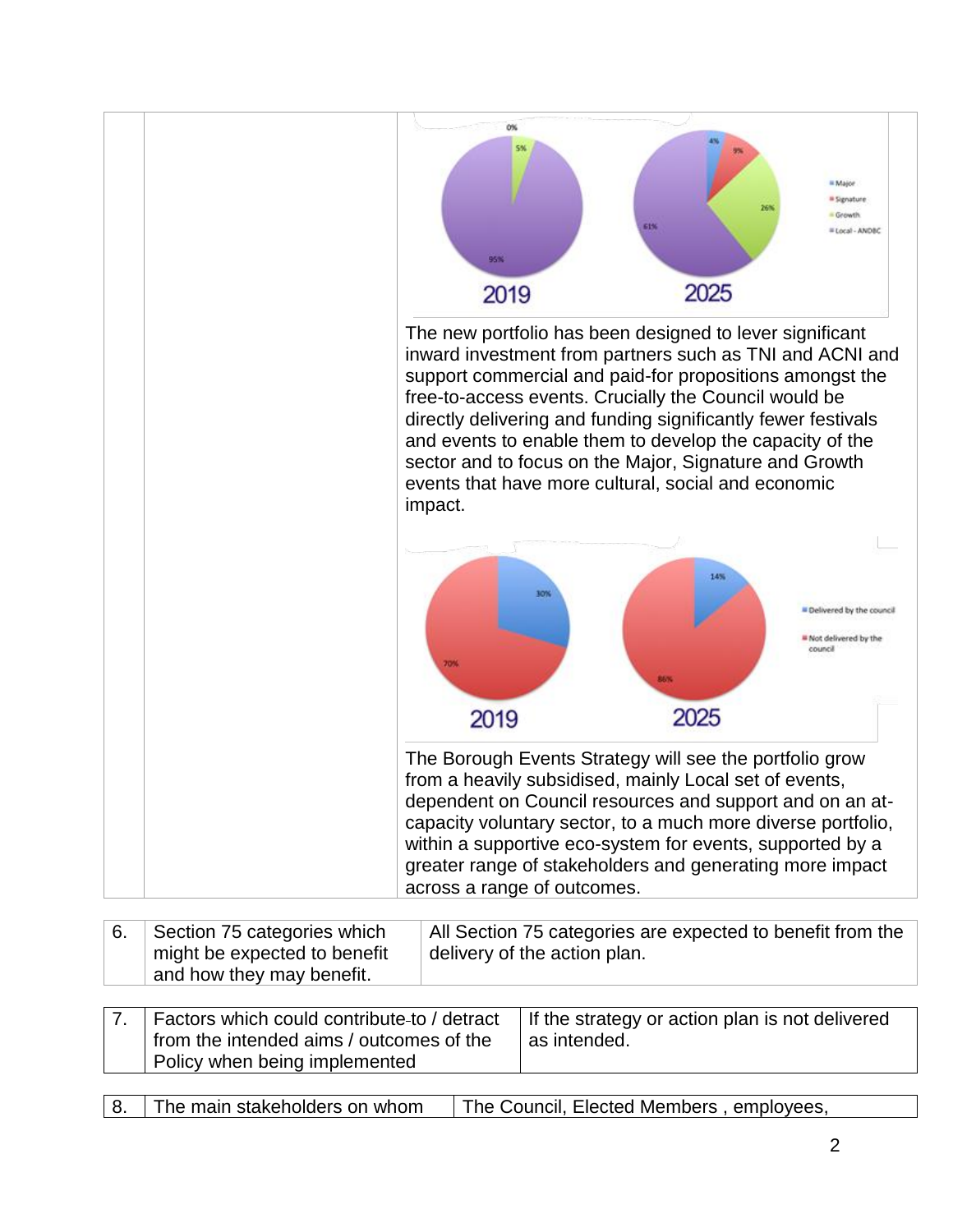| the policy will impact. For example, | residents of the Borough, visitors to the Borough,  |
|--------------------------------------|-----------------------------------------------------|
| <b>Employees, Potential Service</b>  | businesses and employees within the Borough,        |
| <b>Users and Community Groups</b>    | service providers and potential providers and       |
| Consider the internal and external   | attendees at events. Tourism NI, Department of      |
| impacts (either actual or potential) | Agriculture, Environment and Rural Affairs (DAERA), |
| and comment, or list, information    | Royal Scottish Pipe Band Association and Ulster     |
| where appropriate                    | Scots Agency as potential funders, community groups |
|                                      | across the Borough.                                 |

| 10. |                                   | Available evidence (quantitative and qualitative) considered as important to encourage                                                                                                                                                                                                                                                                                                                                                                                                                                                 |  |  |  |  |  |  |  |  |
|-----|-----------------------------------|----------------------------------------------------------------------------------------------------------------------------------------------------------------------------------------------------------------------------------------------------------------------------------------------------------------------------------------------------------------------------------------------------------------------------------------------------------------------------------------------------------------------------------------|--|--|--|--|--|--|--|--|
|     | completion in relation to:        |                                                                                                                                                                                                                                                                                                                                                                                                                                                                                                                                        |  |  |  |  |  |  |  |  |
|     | <b>Religious</b><br><b>Belief</b> | <b>Summary:</b> The Northern Ireland Census 2011 (NISRA) statistics for the Borough<br>area showed that 75% are or have been brought up in Protestant and Other<br>Christian (including Christian related) religions. While this varied across the<br>borough from 17% in Portaferry ward to 87% in Carrowdore ward this does not<br>have any relation to this policy. These compared to 48% for Northern Ireland as a<br>whole.<br>See table below<br>Data:<br><b>Religion or Religion Brought up in (Numbers with % in brackets)</b> |  |  |  |  |  |  |  |  |
|     |                                   |                                                                                                                                                                                                                                                                                                                                                                                                                                                                                                                                        |  |  |  |  |  |  |  |  |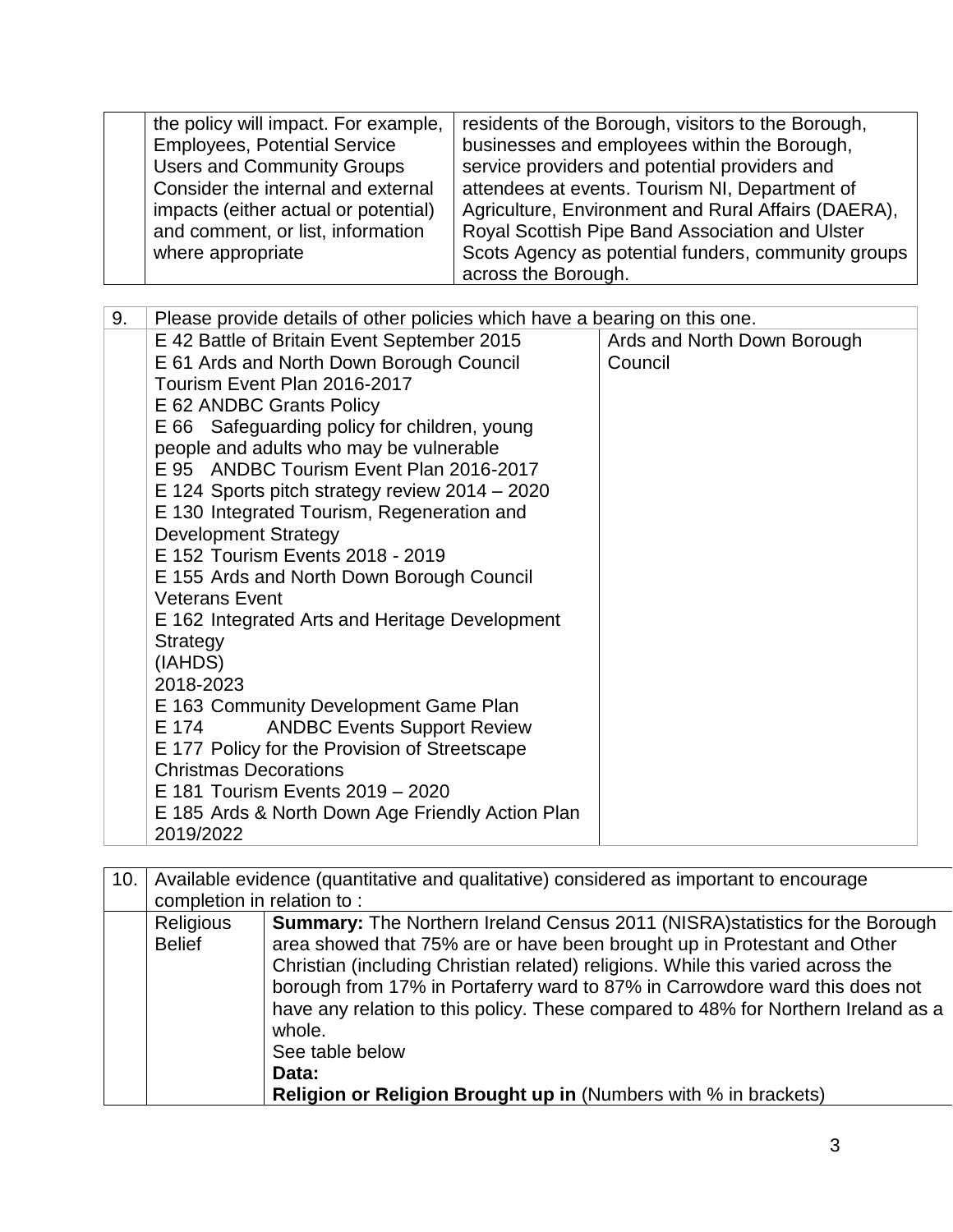|  |                                                                                                                                                                                                                                                                                                                                                                                                                                                                                                                                                                      |                                                                                                                                                              | All usual<br>residents     |                                       | Catholic         | Protestant<br>and Other<br>Christian<br>(including<br>Christian<br>related) |                               | Other<br>Religions       |                | None           |                    |          |                                      |              |              |
|--|----------------------------------------------------------------------------------------------------------------------------------------------------------------------------------------------------------------------------------------------------------------------------------------------------------------------------------------------------------------------------------------------------------------------------------------------------------------------------------------------------------------------------------------------------------------------|--------------------------------------------------------------------------------------------------------------------------------------------------------------|----------------------------|---------------------------------------|------------------|-----------------------------------------------------------------------------|-------------------------------|--------------------------|----------------|----------------|--------------------|----------|--------------------------------------|--------------|--------------|
|  |                                                                                                                                                                                                                                                                                                                                                                                                                                                                                                                                                                      | Northern<br>Ireland                                                                                                                                          | 1,810,863                  | $(100\%)$                             | 817,385<br>(45%) |                                                                             | 875,717<br>(48%)              |                          | 16,592<br>(1%) | 101,169        | (6%)               |          |                                      |              |              |
|  |                                                                                                                                                                                                                                                                                                                                                                                                                                                                                                                                                                      | Ards<br>and<br><b>North</b><br>Down                                                                                                                          |                            |                                       |                  |                                                                             |                               |                          |                |                |                    |          |                                      |              |              |
|  |                                                                                                                                                                                                                                                                                                                                                                                                                                                                                                                                                                      | Borough<br>Council                                                                                                                                           |                            | 156,672<br>$(100\%)$                  | 20,550<br>(13%)  |                                                                             | 117,589<br>(75%)              |                          | 1,729<br>(1%)  |                | 16,804<br>$(11\%)$ |          |                                      |              |              |
|  | Political                                                                                                                                                                                                                                                                                                                                                                                                                                                                                                                                                            | <b>Source:</b> Religion or religion brought up in. Census 2011, NISRA<br><b>Summary:</b> Electoral Office data from recent Local Government elections detail |                            |                                       |                  |                                                                             |                               |                          |                |                |                    |          |                                      |              |              |
|  | Opinion<br>the political representation on Ards and North Down Council, The Stormont<br>Executive for this electoral area and Westminster election. This data is an<br>approximate measure of political opinion of the voting electorate within the<br>Borough. Turnout to vote in North Down and Strangford constituencies tend to be<br>lower than the rest of NI suggesting less strong political opinions. Of those who<br>do turn out, the results show preferences for voting Unionist parties.<br>See table below<br>Data:<br><b>Council Election results</b> |                                                                                                                                                              |                            |                                       |                  |                                                                             |                               |                          |                |                |                    |          |                                      |              |              |
|  |                                                                                                                                                                                                                                                                                                                                                                                                                                                                                                                                                                      | The most recent local council election $(2^{nd}$ May 2019) showed:                                                                                           |                            |                                       |                  |                                                                             |                               | <b>Elected Candidate</b> |                |                |                    |          |                                      |              |              |
|  |                                                                                                                                                                                                                                                                                                                                                                                                                                                                                                                                                                      |                                                                                                                                                              | Eligible<br>Elector<br>ate | Votes<br>Polled<br>(%<br>Turnou<br>t) | ದ                | Sinn Féin                                                                   | $\mathbf{\underline{a}}$<br>゠ | ്റ്                      | Alliance       | dependent<br>흐 | ≧<br>ᄃ             | een<br>ত | $\mathbf{\underline{a}}$<br><u>ה</u> | Aontu        | Č            |
|  |                                                                                                                                                                                                                                                                                                                                                                                                                                                                                                                                                                      | Northern<br>Ireland                                                                                                                                          | 1,305,55<br>3              | 687,733<br>(52.7%)                    | 122              | 105                                                                         | $\overline{7}$<br>5           | 59                       | 53             | 24             | 6                  | 8        | $\overline{3}$                       | $\mathbf{1}$ | $\mathbf{1}$ |
|  |                                                                                                                                                                                                                                                                                                                                                                                                                                                                                                                                                                      | Ards and<br>North<br>Down<br>Borough<br>Council                                                                                                              | 112,077                    | 47,161<br>$(42.1\%)$                  | 14               |                                                                             | 8                             | 1                        | 10             | 3              | 1                  | 3        |                                      |              |              |
|  |                                                                                                                                                                                                                                                                                                                                                                                                                                                                                                                                                                      | Ards<br>Peninsul<br>a (DEA)                                                                                                                                  |                            | 7,369                                 |                  |                                                                             |                               |                          |                |                |                    |          |                                      |              |              |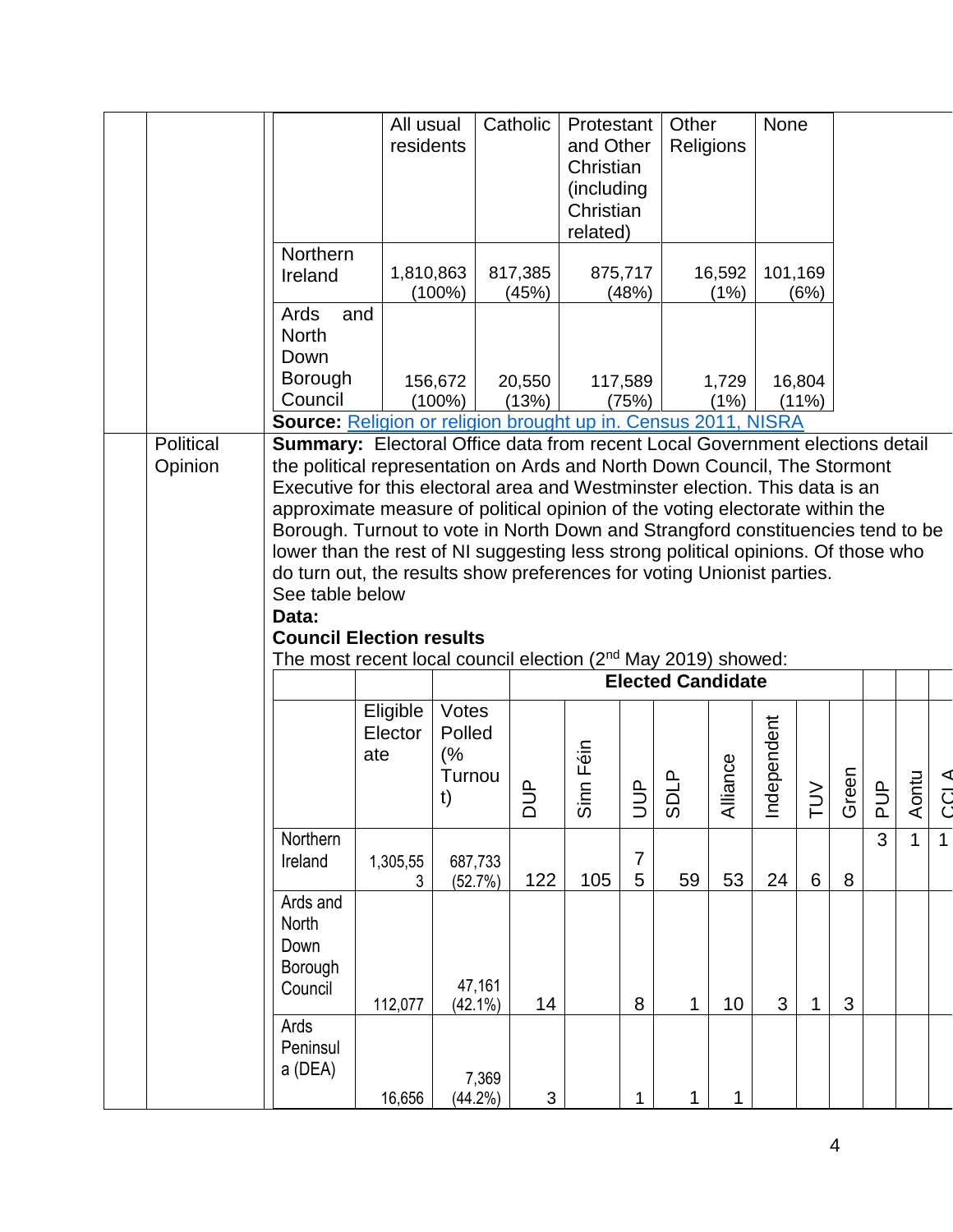|  |                 | Bangor<br>Central<br>(DEA)                                                                                                                                                                                                                                                                                                                                                                                                                                                                                                              | 17,194    | 6,678<br>$(38.8\%)$    | $\overline{2}$         |                  | 1                |                         | 1                         | 1                               |                          | 1                       |                                        |
|--|-----------------|-----------------------------------------------------------------------------------------------------------------------------------------------------------------------------------------------------------------------------------------------------------------------------------------------------------------------------------------------------------------------------------------------------------------------------------------------------------------------------------------------------------------------------------------|-----------|------------------------|------------------------|------------------|------------------|-------------------------|---------------------------|---------------------------------|--------------------------|-------------------------|----------------------------------------|
|  |                 | Bangor<br>East and<br>Donagha<br>dee<br>(DEA)                                                                                                                                                                                                                                                                                                                                                                                                                                                                                           | 16,956    | 6,915<br>$(40.8\%)$    | $\overline{2}$         |                  | $\overline{2}$   |                         | $\mathbf{1}$              | 1                               |                          |                         |                                        |
|  |                 | Bangor<br>West<br>(DEA)                                                                                                                                                                                                                                                                                                                                                                                                                                                                                                                 | 13,479    | 5,448<br>$(40.4\%)$    | 1                      |                  | $\mathbf 1$      |                         | $\overline{2}$            |                                 |                          | 1                       |                                        |
|  |                 | Comber<br>(DEA)                                                                                                                                                                                                                                                                                                                                                                                                                                                                                                                         | 13,681    | 6,272<br>$(45.8\%)$    | $\overline{2}$         |                  | 1                |                         | 1                         |                                 | 1                        |                         |                                        |
|  |                 | Holywoo<br>d and<br>Clandebo<br>ye (DEA)                                                                                                                                                                                                                                                                                                                                                                                                                                                                                                | 14,158    | 6,229<br>$(44.0\%)$    | 1                      |                  | 1                |                         | $\overline{2}$            |                                 |                          | 1                       |                                        |
|  |                 | Newtown<br>ards<br>(DEA)<br><b>Source: The Electoral Office, NI</b>                                                                                                                                                                                                                                                                                                                                                                                                                                                                     | 19,953    | 8,250<br>$(41.4\%)$    | 3                      |                  | 1                |                         | $\overline{2}$            | 1                               |                          |                         |                                        |
|  | Racial<br>Group | Summary: NISRA, NINIS and Northern Ireland Strategic Migration Partnership<br>data provide up to date data. The 2011 census showed that 32,000 (1.8%) of the<br>usually resident population in Northern Ireland is from a minority ethnic<br>background. Within the borough, the 2011 Census showed that 1.5% (2,300)<br>were from a minority ethnic background. Across the borough this ranged from<br>5.2% in Loughview ward to 0.3% in Lisbane ward.<br>See table below<br>Data:<br><b>Ethnic Group</b> (Numbers with % in brackets) |           |                        |                        |                  |                  |                         |                           |                                 |                          |                         |                                        |
|  |                 |                                                                                                                                                                                                                                                                                                                                                                                                                                                                                                                                         | All usual | residents              | White                  | Chinese          | Indian           | <b>Banglades</b>        | Other                     | Black                           | Black<br>Chhor           | Mixed                   | Other                                  |
|  |                 | Northern Ireland                                                                                                                                                                                                                                                                                                                                                                                                                                                                                                                        |           | 1,810,863<br>$(100\%)$ | 1,778,<br>449<br>(98%) | 6,303<br>$(0\%)$ | 6,198<br>$(0\%)$ | 54<br>0<br>(0)<br>$%$ ) | 6,0<br>89<br>(0)<br>$%$ ) | 2,3<br>45<br>(0)<br>$%$ )       | 12<br>71<br>(0)<br>$%$ ) | 6,0<br>14<br>(0)<br>%   | $\overline{3,6}$<br>54<br>(0)<br>$%$ ) |
|  |                 | Ards and North<br>Borough<br>Down<br>Council                                                                                                                                                                                                                                                                                                                                                                                                                                                                                            |           | 156,672<br>$(100\%)$   | 154,36<br>5<br>(99%)   | 406<br>$(0\%)$   | 283<br>$(0\%)$   | 17<br>7<br>(0)<br>$%$ ) | 41<br>5<br>(0)<br>$%$ )   | 13<br>9<br>(0)<br>$\frac{9}{6}$ | 13<br>2<br>(0)<br>$%$ )  | 55<br>6<br>(0)<br>$%$ ) | 19<br>9<br>(0)<br>$%$ )                |
|  |                 | Ards Peninsula                                                                                                                                                                                                                                                                                                                                                                                                                                                                                                                          |           | 156,672<br>$(100\%)$   | 23,367<br>(99%)        | 26 (0%)          | 19<br>$(0\%)$    | 5<br>(0)                | 19<br>(0)                 | 6<br>(0)                        | $\overline{2}$<br>(0)    | 51<br>(0)               | $\overline{29}$<br>(0)                 |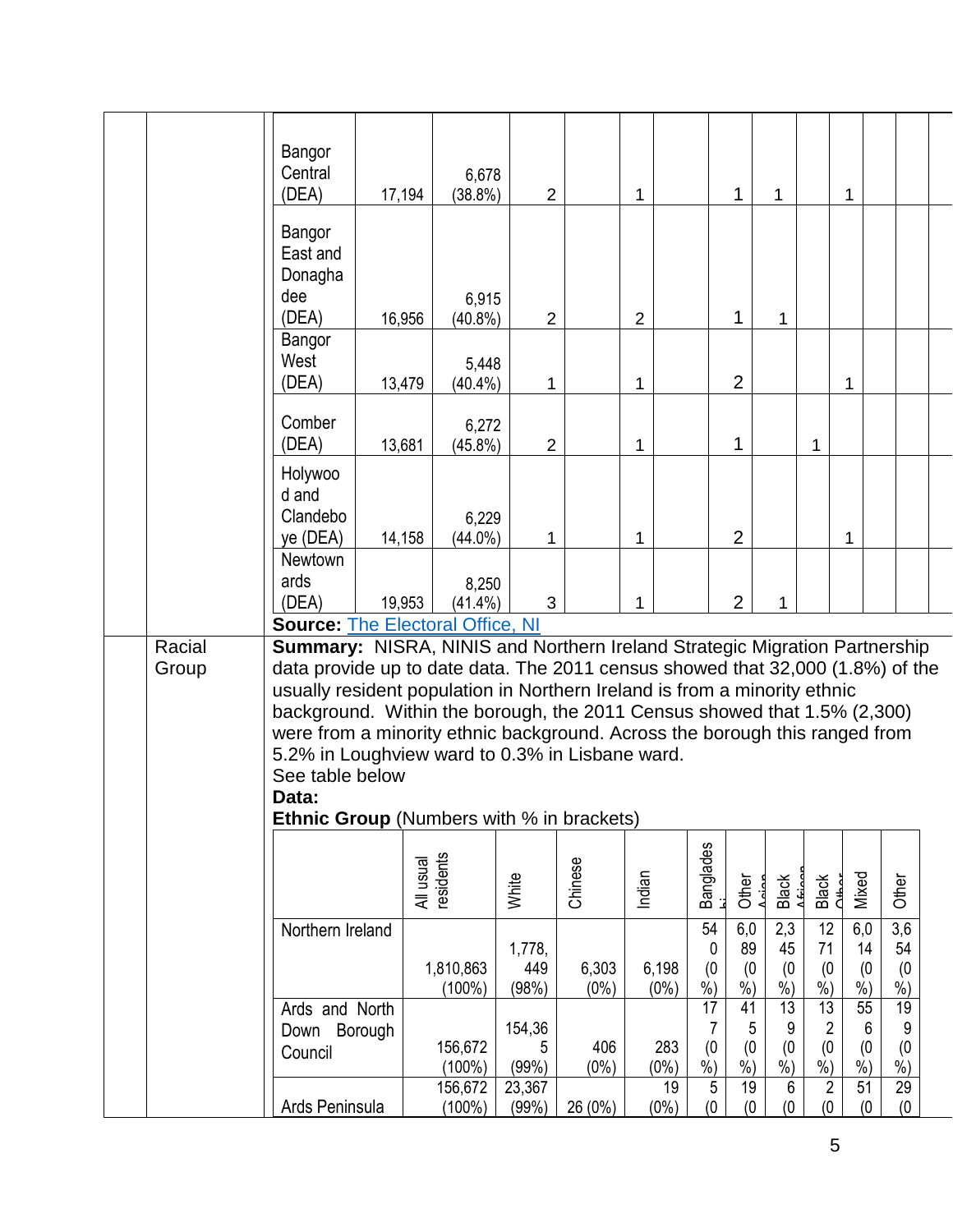|                |                                                                                                                                                               |                  |                 |                 |               | $\frac{0}{0}$        | $%$ )                | $%$ )            | $%$ )                             | $%$ )         | %                    |  |
|----------------|---------------------------------------------------------------------------------------------------------------------------------------------------------------|------------------|-----------------|-----------------|---------------|----------------------|----------------------|------------------|-----------------------------------|---------------|----------------------|--|
|                |                                                                                                                                                               |                  |                 |                 |               | 17                   | 43                   | 26               | 32                                | 11<br>9       | 38                   |  |
|                |                                                                                                                                                               | 23,524           | 24,469          | 105             | 43            | (0)                  | (0)                  | (0)              | (0)                               | (0)           | (0)                  |  |
|                | <b>Bangor Central</b>                                                                                                                                         | (100%)           | (98%)           | $(0\%)$         | $(0\%)$       | %                    | $%$ )                | $\overline{\%})$ | $\frac{\dot{\ }}{\dot{\gamma_0}}$ | $\frac{9}{6}$ | $%$ )                |  |
|                | <b>Bangor East</b><br>and                                                                                                                                     |                  |                 |                 |               | 10                   | 91                   | 11               | $\overline{2}$                    | 82            | 19                   |  |
|                | Donaghadee                                                                                                                                                    | 24,892<br>(100%) | 22,648<br>(99%) | 56 (0%)         | 27<br>$(0\%)$ | (0)<br>$\frac{0}{0}$ | (0)<br>$%$ )         | (0)<br>$%$ )     | (0)<br>%                          | (0)<br>%      | (0)<br>$\frac{0}{0}$ |  |
|                |                                                                                                                                                               |                  |                 |                 |               | $\overline{2}$       |                      | $\overline{3}$   | $\overline{26}$                   | 73            | $\overline{15}$      |  |
|                |                                                                                                                                                               | 22,946           | 17,763          |                 |               | (0)                  | 11                   | (0)              | (0)                               | (0)           | (0)                  |  |
|                | <b>Bangor West</b>                                                                                                                                            | $(100\%)$        | (98%)           | 19 (0%)         | 135           | $\frac{0}{2}$<br>9   | $6\phantom{1}$<br>35 | $%$ )<br>4       | %<br>8                            | %<br>55       | $\frac{0}{0}$<br>17  |  |
|                |                                                                                                                                                               | 18,152           | 18,216          |                 |               | (0)                  | (0)                  | (0)              | (0)                               | (0)           | (0)                  |  |
|                | Comber                                                                                                                                                        | $(100\%)$        | (99%)           | $30(0\%)$       | $8(0\%)$      | $\dot{\frac{9}{0}}$  | $\frac{9}{6}$        | $\dot{\%})$      | $\overline{\frac{9}{6}})$         | $\frac{9}{6}$ | $\dot{\%}$           |  |
|                |                                                                                                                                                               |                  |                 |                 |               | 23                   | 81                   | 81               | 56                                | 10            | 61                   |  |
|                | Holywood and                                                                                                                                                  | 18,382           | 20,061          |                 | 31            | (0)                  | (0)                  | (0)              | (0)                               | (0)           | (0)                  |  |
|                | Clandeboye                                                                                                                                                    | $(100\%)$        | (98%)           | 65 (0%)         | $(0\%)$       | $%$ )                | $%$ )                | $\frac{9}{6}$    | $%$ )                             | $\frac{9}{6}$ | $%$ )                |  |
|                |                                                                                                                                                               |                  |                 |                 |               | 11                   | 30                   | 8                | 6                                 | 75            | 20                   |  |
|                |                                                                                                                                                               | 20,560           | 27,841          | 105             | 20            | (0)                  | (0)                  | (0)              | (0)                               | (0)           | (0)                  |  |
|                | Newtownards                                                                                                                                                   | $(100\%)$        | (99%)           | $(0\%)$         | $(0\%)$       | $\frac{0}{0}$        | $%$ )                | $\frac{9}{6}$    | $\frac{9}{0}$                     | $%$ )         | $\sqrt{6}$           |  |
| Age            | <b>Source: Ethnic Group, Census 2011, NISRA</b><br>NISRA have published population projections for the Borough which show that                                |                  |                 |                 |               |                      |                      |                  |                                   |               |                      |  |
|                | the proportion of those aged 85 and over are expected to more than double within                                                                              |                  |                 |                 |               |                      |                      |                  |                                   |               |                      |  |
|                | the next 25 years.                                                                                                                                            |                  |                 |                 |               |                      |                      |                  |                                   |               |                      |  |
|                | ANDBC has the highest % population of older people in Northern Ireland.                                                                                       |                  |                 |                 |               |                      |                      |                  |                                   |               |                      |  |
|                | See table below<br>Data:                                                                                                                                      |                  |                 |                 |               |                      |                      |                  |                                   |               |                      |  |
|                | Age Groups (Numbers with % in brackets)                                                                                                                       |                  |                 |                 |               |                      |                      |                  |                                   |               |                      |  |
|                |                                                                                                                                                               |                  |                 |                 |               |                      |                      |                  |                                   |               |                      |  |
|                |                                                                                                                                                               |                  | $0 - 15$        | 16-39           |               | 40-64                |                      |                  | $65+$                             |               | Total                |  |
|                | Northern Ireland                                                                                                                                              |                  | 385,200         | 583,116         |               | 591,481              |                      | 291,824          |                                   |               | 1,851,621            |  |
|                |                                                                                                                                                               |                  | (21%)           | (31%)           |               | (32%)                |                      | (16%)            |                                   |               | $(100\%)$            |  |
|                | and<br>Ards                                                                                                                                                   | <b>North</b>     |                 |                 |               |                      |                      |                  |                                   |               |                      |  |
|                | <b>Borough</b><br>Down<br>Council                                                                                                                             |                  | 29,801<br>(19%) | 43,239<br>(27%) |               | 54,094<br>(34%)      |                      | 31,663<br>(20%)  |                                   |               | 158,797<br>$(100\%)$ |  |
|                | <b>Sources: Demography and Methodology Branch, NISRA</b>                                                                                                      |                  |                 |                 |               |                      |                      |                  |                                   |               |                      |  |
|                | <b>World Health Organization</b>                                                                                                                              |                  |                 |                 |               |                      |                      |                  |                                   |               |                      |  |
| <b>Marital</b> | The 2011 Northern Ireland Census showed that 48% of adults (those aged over                                                                                   |                  |                 |                 |               |                      |                      |                  |                                   |               |                      |  |
| <b>Status</b>  | 16 years of age) in Northern Ireland were either married or in a registered same-                                                                             |                  |                 |                 |               |                      |                      |                  |                                   |               |                      |  |
|                | sex civil partnership. Within the borough, 54% of adults fell into this category.<br>This varies across the borough from 36% in Central (Ards) ward to 64% in |                  |                 |                 |               |                      |                      |                  |                                   |               |                      |  |
|                | Lisbane ward.                                                                                                                                                 |                  |                 |                 |               |                      |                      |                  |                                   |               |                      |  |
|                | See table below                                                                                                                                               |                  |                 |                 |               |                      |                      |                  |                                   |               |                      |  |
|                | Data:                                                                                                                                                         |                  |                 |                 |               |                      |                      |                  |                                   |               |                      |  |
|                | Marital Status (All aged 16+) (Numbers with % in brackets)                                                                                                    |                  |                 |                 |               |                      |                      |                  |                                   |               |                      |  |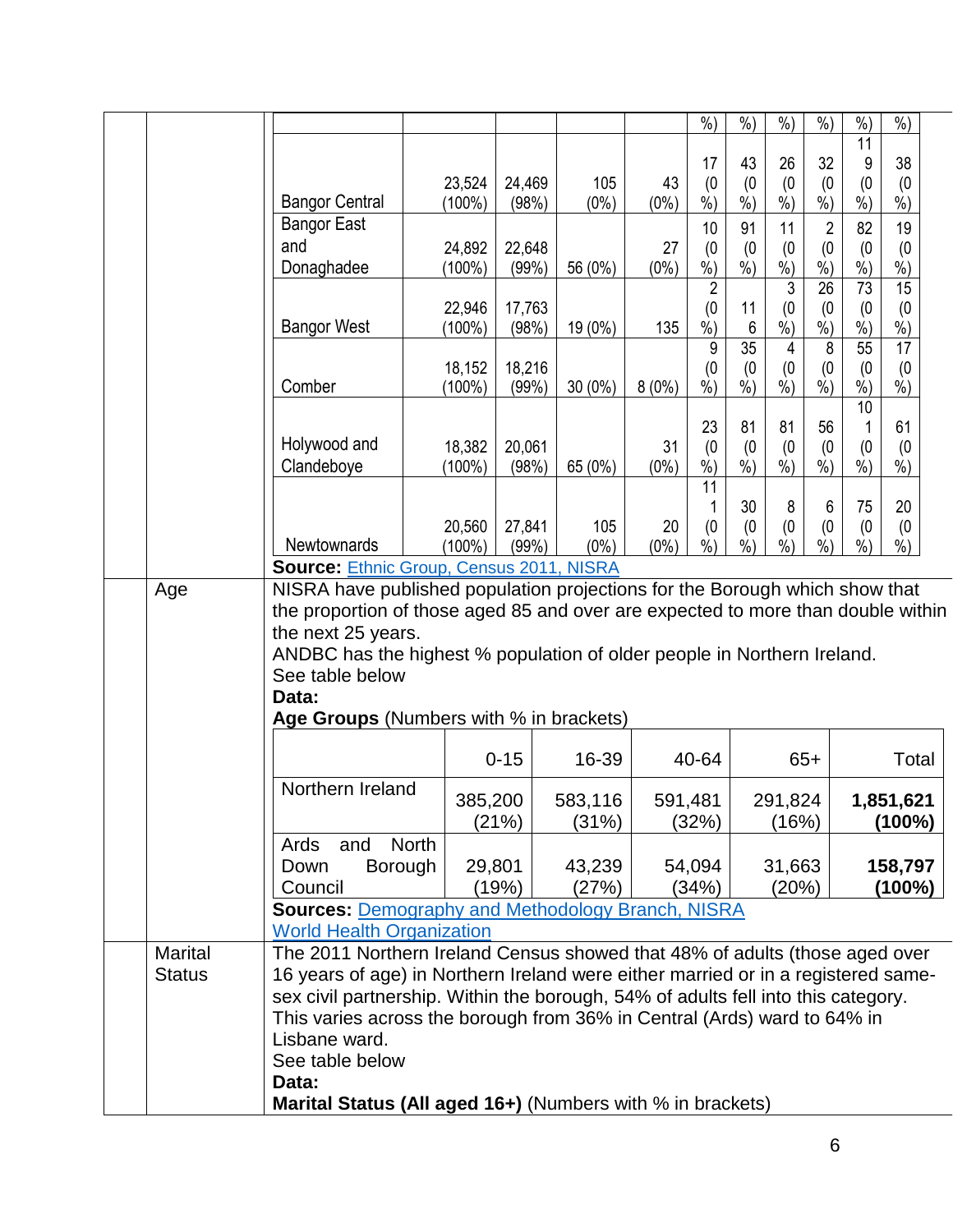|                                         |                                                                                                                                                                                                                                                                                                                                                                                                                                                                                                                                                                                                                                                                                                                                                                                                           | All usual residents | registered a same-<br>sex civil partnership<br>Single (never<br>married or never | Married                          | In a registered same-<br>sex civil partnership | legally married or still<br>legally in a same-sex<br>civil partnership) | Divorced or formerly<br>in a same-sex civil | dissolved<br>partnership which is<br>now legally dissolve | Widowed or surviving<br>partner from a same-<br>sex civil partnership |  |
|-----------------------------------------|-----------------------------------------------------------------------------------------------------------------------------------------------------------------------------------------------------------------------------------------------------------------------------------------------------------------------------------------------------------------------------------------------------------------------------------------------------------------------------------------------------------------------------------------------------------------------------------------------------------------------------------------------------------------------------------------------------------------------------------------------------------------------------------------------------------|---------------------|----------------------------------------------------------------------------------|----------------------------------|------------------------------------------------|-------------------------------------------------------------------------|---------------------------------------------|-----------------------------------------------------------|-----------------------------------------------------------------------|--|
|                                         | Northern<br>Ireland                                                                                                                                                                                                                                                                                                                                                                                                                                                                                                                                                                                                                                                                                                                                                                                       | 1,431,540<br>(100%) | 517,393<br>(36%)                                                                 | 68<br>0,8<br>31<br>(48)<br>$%$ ) | 1,2<br>43<br>(0)<br>%)                         | 56,91<br>1<br>(4% )                                                     |                                             | 78,074<br>(5%)                                            | 97,088<br>(7%)                                                        |  |
|                                         | Ards<br>and<br><b>North</b><br>Down<br><b>Borough</b><br>Council                                                                                                                                                                                                                                                                                                                                                                                                                                                                                                                                                                                                                                                                                                                                          | 126,945             | 36,730                                                                           | 67,<br>86<br>6<br>(53)           | 12<br>3<br>(0)                                 | 4,328                                                                   |                                             | 8,548                                                     | 9,350                                                                 |  |
|                                         | Source: Northern Ireland 2011 Census, Marital Status                                                                                                                                                                                                                                                                                                                                                                                                                                                                                                                                                                                                                                                                                                                                                      | $(100\%)$           | (29%)                                                                            | $%$ )                            | $%$ )                                          | (3%)                                                                    |                                             | (7%)                                                      | (7%)                                                                  |  |
| Sexual<br>orientation<br>Men &<br>Women | <b>Summary:</b> It should be noted that no reliable data is available on sexual<br>orientation-NISRA are currently examining methodology on how to measure this.<br>However, the 2011 census indicates that less than 1% of the Northern Ireland<br>adult population (those aged 16 years and over) were in a registered same-sex<br>civil partnership. This was similar to the borough as a whole. The Continuous<br>Household Survey in Northern Ireland estimated this figure between 0.9% and<br>1.9% in 2015-2016. The Office for National Statistics estimates a similar range for<br>the United Kingdom (1.7%).<br><b>Source: Northern Ireland 2011 Census, Marital Status</b><br><b>ONS 2015 Sexual Identity</b><br>According to census (NISRA) almost half of the population of Northern Ireland |                     |                                                                                  |                                  |                                                |                                                                         |                                             |                                                           |                                                                       |  |
| generally                               | were male (49%) and this was similar throughout Ards and North Down Borough<br>Council (48%). See table below<br>Data:                                                                                                                                                                                                                                                                                                                                                                                                                                                                                                                                                                                                                                                                                    |                     |                                                                                  |                                  |                                                |                                                                         |                                             |                                                           |                                                                       |  |
|                                         | Northern Ireland                                                                                                                                                                                                                                                                                                                                                                                                                                                                                                                                                                                                                                                                                                                                                                                          |                     | 887,323 (49%)                                                                    | <b>Males</b>                     |                                                | 923,540 (51%)                                                           | Females                                     |                                                           | All<br>1,810,863<br>(100%)                                            |  |
|                                         | Ards and North Down<br>Borough Council<br>Source: Age Structure, Census 2011, NISRA                                                                                                                                                                                                                                                                                                                                                                                                                                                                                                                                                                                                                                                                                                                       |                     | 75,920 (48%)                                                                     |                                  |                                                | 80,752 (52%)                                                            |                                             |                                                           | 156,672(100%)                                                         |  |
|                                         |                                                                                                                                                                                                                                                                                                                                                                                                                                                                                                                                                                                                                                                                                                                                                                                                           |                     |                                                                                  |                                  |                                                |                                                                         |                                             |                                                           |                                                                       |  |
| <b>Disability</b>                       | Review of statistical classification and delineation of settlements, NISRA<br>The 2011 Census (NISRA) showed that 20% of the population in Ards and North<br>Down area had a health issue or disability (including those related to old age)<br>which has lasted or expected to last at least 12 months. (This was similar to the<br>Northern Ireland figure of 21%.)<br><b>Disability Living Allowances, 2015</b>                                                                                                                                                                                                                                                                                                                                                                                        |                     |                                                                                  |                                  |                                                |                                                                         |                                             |                                                           |                                                                       |  |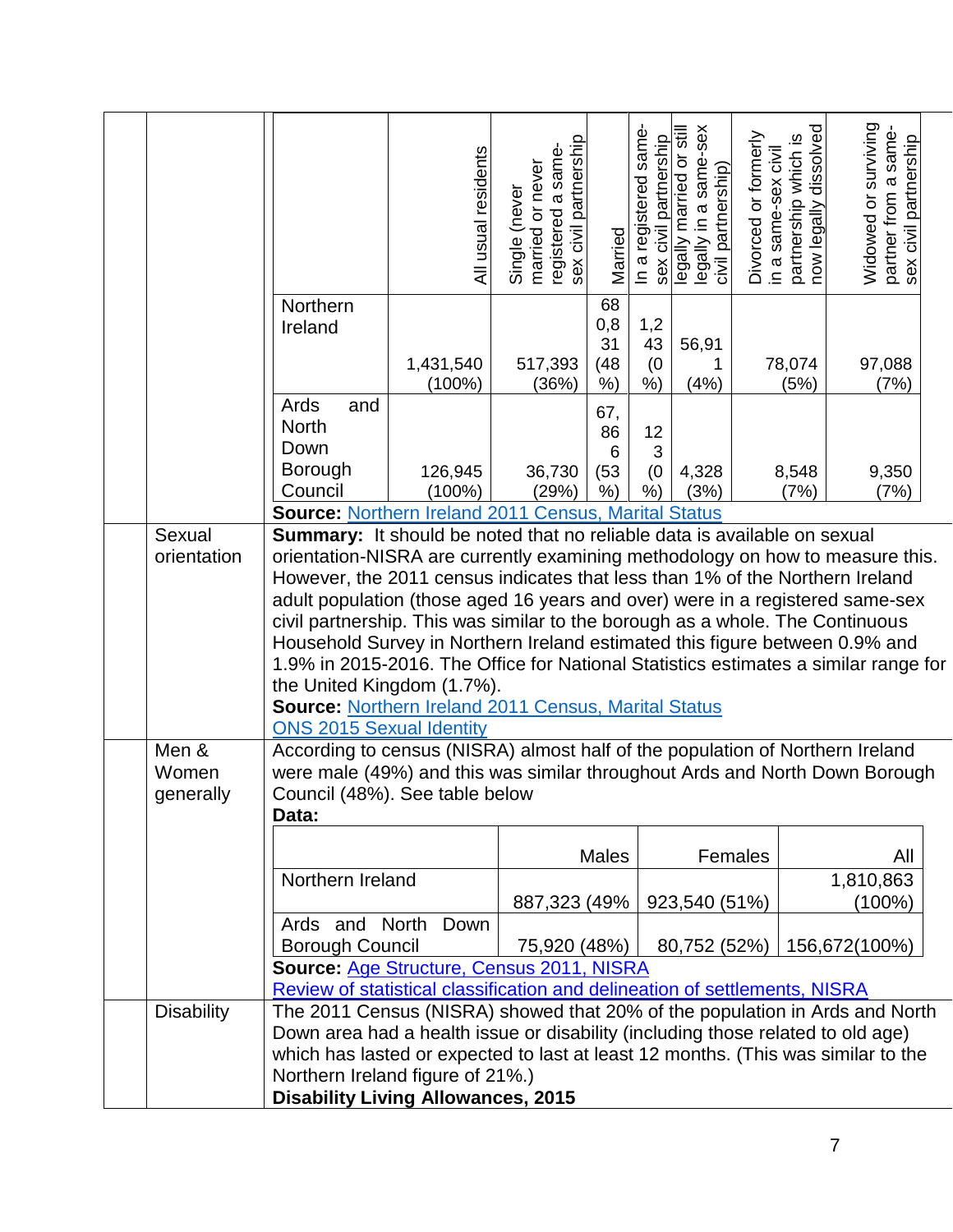|            |                                                                                  | 2015 (Disability | 2015 (Multiple              |  |
|------------|----------------------------------------------------------------------------------|------------------|-----------------------------|--|
|            |                                                                                  | Living           | <b>Disability Benefits)</b> |  |
|            |                                                                                  | Allowance        | *MDB is                     |  |
|            |                                                                                  | Recipients)      | aggregated data             |  |
|            |                                                                                  |                  | from Attendance             |  |
|            |                                                                                  |                  | Allowance,                  |  |
|            |                                                                                  |                  | <b>Disability Living</b>    |  |
|            |                                                                                  |                  | Allowance,                  |  |
|            |                                                                                  |                  | <b>Incapacity Benefit</b>   |  |
|            |                                                                                  |                  | and Severe                  |  |
|            |                                                                                  |                  | <b>Disablement</b>          |  |
|            |                                                                                  |                  | Allowance data,             |  |
|            |                                                                                  |                  | and data for                |  |
|            |                                                                                  |                  | Employment and              |  |
|            |                                                                                  |                  | Support allowance           |  |
|            | Northern Ireland                                                                 | 209,280          | 251,490                     |  |
|            | Ards and North Down Borough                                                      |                  |                             |  |
|            | Council                                                                          | 13,840           | 18,080                      |  |
|            | Ards Peninsula                                                                   | 2,920            | n/a                         |  |
|            | <b>Bangor Central</b>                                                            | 2,250            | n/a                         |  |
|            | <b>Bangor East and Donaghadee</b>                                                | 1,740            | n/a                         |  |
|            | <b>Bangor West</b>                                                               | 1,650            | n/a                         |  |
|            | Comber                                                                           | 1,270            | n/a                         |  |
|            | Holywood and Clandeboye                                                          | 1,180            | n/a                         |  |
|            | <b>Newtownards</b>                                                               | 2,840            | n/a                         |  |
|            | Northern Ireland Census 2011 Long-term health problem or disability by long-     |                  |                             |  |
|            | term problem or disability                                                       |                  |                             |  |
| Dependents | Summary: In considering this dimension the following have been included:         |                  |                             |  |
|            | persons with responsibility for the care of a child, children, a person with a   |                  |                             |  |
|            | disability and or an older person. According to the Continuous Household Survey, |                  |                             |  |
|            | 2013-2016, 37% of Ards and North Down claimed to have a dependent (This did      |                  |                             |  |
|            | not differentiate on the type of dependent).                                     |                  |                             |  |
|            | According to the 2011 Census, 7,474 households in Ards and North Down had a      |                  |                             |  |
|            | dependent child under the age of 4 (This might give an indication on the numbers |                  |                             |  |
|            | who would have buggies or prams).                                                |                  |                             |  |
|            | <b>Sources: Continuous Household Survey</b>                                      |                  |                             |  |

| 11. | Based on data previously provided what are the needs, experiences and priorities for each |                                                                 |  |
|-----|-------------------------------------------------------------------------------------------|-----------------------------------------------------------------|--|
|     | of the following categories, in relation to this policy/decision?                         |                                                                 |  |
|     | <b>Religious Belief</b>                                                                   | To ensure any event will engage with all multiple identities as |  |
|     | <b>Political Opinion</b>                                                                  | represented within Section 75 legislation.                      |  |
|     | <b>Racial Group</b>                                                                       | The range of needs of attendees will be considered in           |  |
|     | Age                                                                                       | preparing for each event and will be determined by the event    |  |
|     | <b>Marital Status</b>                                                                     | aim and purpose, topography of the site(s), previous identified |  |
|     | Sexual orientation                                                                        | needs and local knowledge.                                      |  |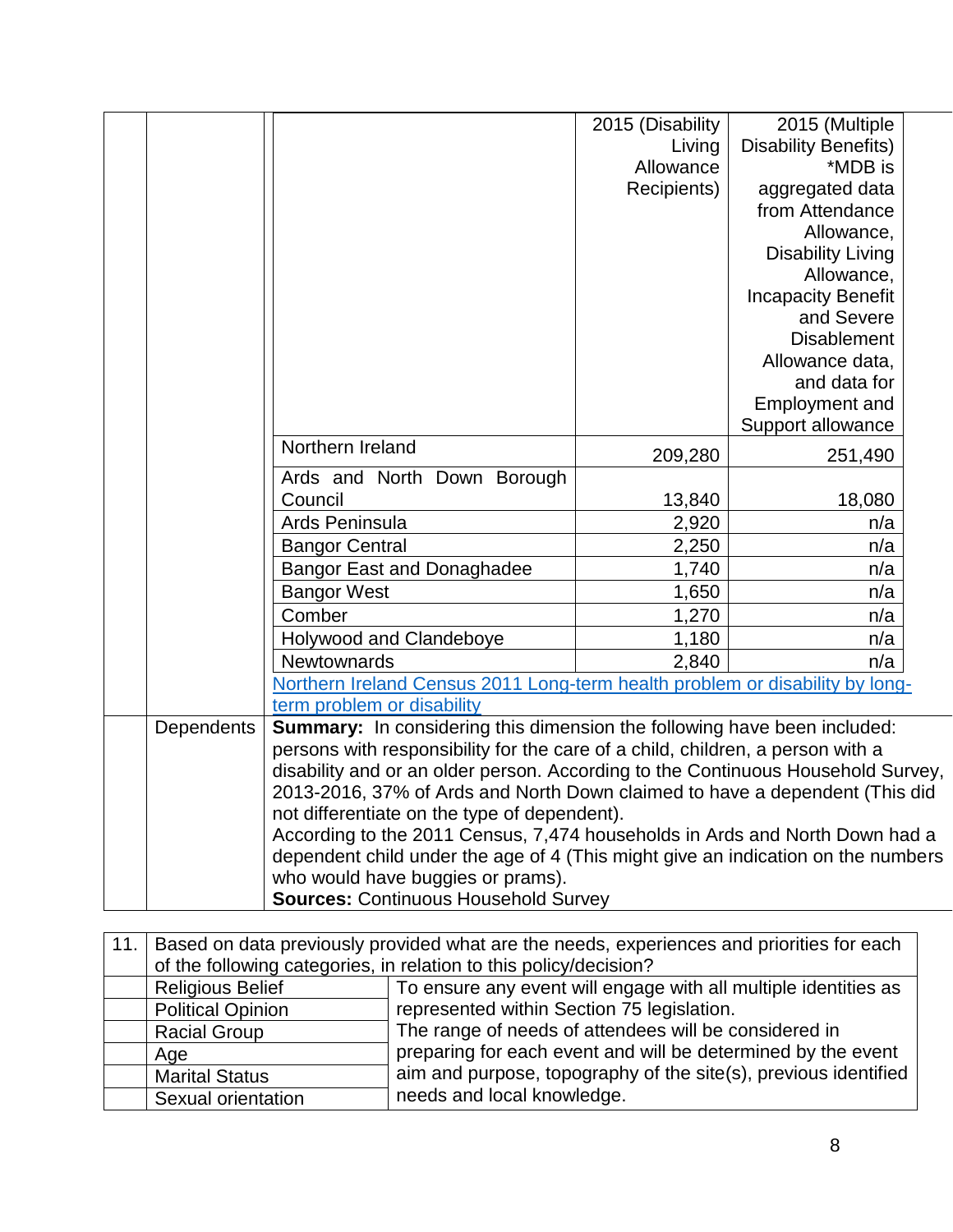| Men & Women generally | The community groups will all be provided with a range of       |
|-----------------------|-----------------------------------------------------------------|
| Disability            | appropriate training to best support the delivery of events and |
| <b>Dependents</b>     | build capacity in the sector to meet the varied needs of        |
|                       | organisers and prospective attendees.                           |

## **Does this Policy require an Equality Impact Assessment?**

| 1. | What is the likely impact on equality of opportunity for each of the Section 75 categories? |                                       |                  |
|----|---------------------------------------------------------------------------------------------|---------------------------------------|------------------|
|    |                                                                                             | Detail of Impact                      | Level of Impact  |
|    |                                                                                             |                                       | Minor/Major/None |
|    | <b>Religious Belief</b>                                                                     | The events portfolio will be broad    | <b>None</b>      |
|    | <b>Political Opinion</b>                                                                    | and appropriate to the area in        |                  |
|    | <b>Racial Group</b>                                                                         | which it is to be hosted. It will aim |                  |
|    | Age                                                                                         | to engage with the breadth of         |                  |
|    | <b>Marital Status</b>                                                                       | potential attendees and               |                  |
|    | Sexual orientation                                                                          | recognises all Section 75             |                  |
|    | Men & Women generally                                                                       | dimensions will have their needs      |                  |
|    | <b>Disability</b>                                                                           | considered and addressed. The         |                  |
|    | Dependents                                                                                  | Events Strategy will be delivered     |                  |
|    |                                                                                             | within the Councils Integrated        |                  |
|    |                                                                                             | Tourism, Regeneration and             |                  |
|    |                                                                                             | Development Strategy.                 |                  |
|    |                                                                                             | Support for all organisers and        |                  |
|    |                                                                                             | those delivering events will be       |                  |
|    |                                                                                             | arranged in advance to ensure         |                  |
|    |                                                                                             | they have the skills and              |                  |
|    |                                                                                             | knowledge to plan and deliver to      |                  |
|    |                                                                                             | meet identified needs of all          |                  |
|    |                                                                                             | Section 75 dimensions.                |                  |

| 2. | Are there opportunities to better promote equality of opportunity for people within the<br>Section 75 equality categories? |                                                                                                                                                                                                                                                                                                                               |  |
|----|----------------------------------------------------------------------------------------------------------------------------|-------------------------------------------------------------------------------------------------------------------------------------------------------------------------------------------------------------------------------------------------------------------------------------------------------------------------------|--|
|    |                                                                                                                            | If "Yes", provide details $\parallel$ If "No", provide details                                                                                                                                                                                                                                                                |  |
|    | <b>Religious Belief</b>                                                                                                    | No as the events portfolio will consider the range of                                                                                                                                                                                                                                                                         |  |
|    | <b>Political Opinion</b>                                                                                                   | needs of all previous attendees and potential attendees<br>and ensure these are addressed.<br>The events portfolio will also have regard to the Councils<br>commitment to promote equality of opportunity across all<br>its services and be delivered within the Councils<br>Integrated Tourism, Regeneration and Development |  |
|    | <b>Racial Group</b>                                                                                                        |                                                                                                                                                                                                                                                                                                                               |  |
|    | Age                                                                                                                        |                                                                                                                                                                                                                                                                                                                               |  |
|    | <b>Marital Status</b>                                                                                                      |                                                                                                                                                                                                                                                                                                                               |  |
|    | Sexual orientation                                                                                                         |                                                                                                                                                                                                                                                                                                                               |  |
|    | Men & Women generally                                                                                                      |                                                                                                                                                                                                                                                                                                                               |  |
|    | <b>Disability</b>                                                                                                          | Strategy.                                                                                                                                                                                                                                                                                                                     |  |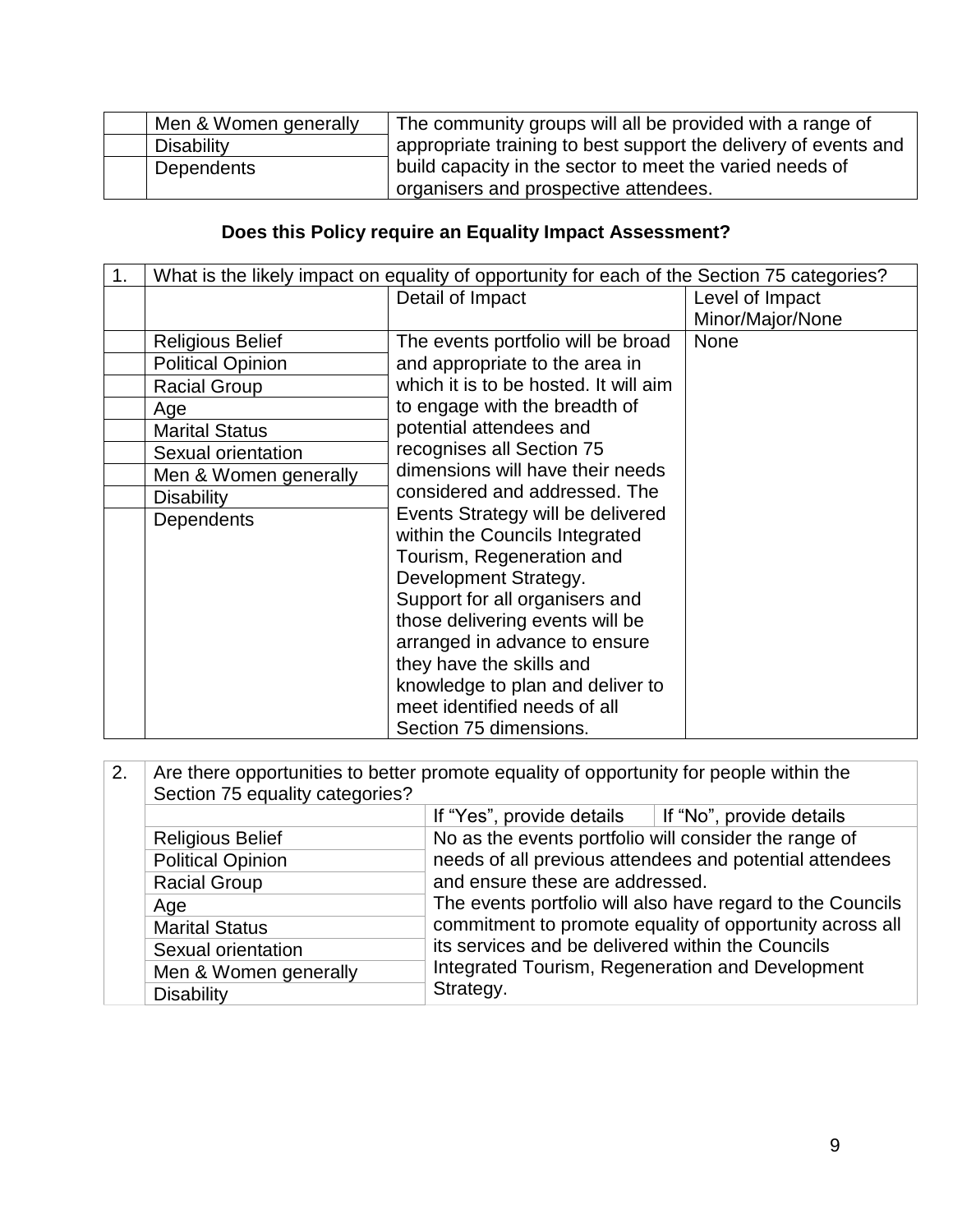| Dependents | The events, in planning, will consider and make<br>adjustments for younger children, young adults, older<br>people, those with dependents and those with a disability<br>as well as a range of other dimensions that may be<br>identified in particular for the event and will ensure they<br>are inclusive of a breadth of identified needs and<br>interests.<br>Training will be an integral part of the development of<br>groups to meet their statutory needs in a practical<br>manner during the planning of each event. |
|------------|-------------------------------------------------------------------------------------------------------------------------------------------------------------------------------------------------------------------------------------------------------------------------------------------------------------------------------------------------------------------------------------------------------------------------------------------------------------------------------------------------------------------------------|
|------------|-------------------------------------------------------------------------------------------------------------------------------------------------------------------------------------------------------------------------------------------------------------------------------------------------------------------------------------------------------------------------------------------------------------------------------------------------------------------------------------------------------------------------------|

| 3. | To what extent is the Policy likely to impact on Good Relations between people of different<br>religious belief, political opinion or racial group? |                                                       |                                                                                                                |
|----|-----------------------------------------------------------------------------------------------------------------------------------------------------|-------------------------------------------------------|----------------------------------------------------------------------------------------------------------------|
|    |                                                                                                                                                     | Details of Impact                                     | Level of Impact                                                                                                |
|    |                                                                                                                                                     |                                                       | Minor/Major/None                                                                                               |
|    | <b>Religious Belief</b>                                                                                                                             | Minor as the events portfolio will have regard to the |                                                                                                                |
|    | <b>Political Opinion</b>                                                                                                                            | promotion of good relations throughout the Borough.   |                                                                                                                |
|    | <b>Racial Group</b>                                                                                                                                 | skills training.                                      | Community Groups representing these dimensions will<br>be encouraged to deliver events and receive appropriate |

| 4. | Are there opportunities to better promote Good Relations between people of different |                                                         |  |
|----|--------------------------------------------------------------------------------------|---------------------------------------------------------|--|
|    | religious belief, political opinion or racial group?                                 |                                                         |  |
|    | If "Yes" provide details<br>If "No" provide details                                  |                                                         |  |
|    | <b>Religious Belief</b>                                                              | No as the events portfolio will be delivered within the |  |
|    | <b>Political Opinion</b>                                                             | Councils Integrated Tourism, Regeneration and           |  |
|    | <b>Racial Group</b>                                                                  | Development Strategy.                                   |  |

## **Additional Considerations**

| <b>Multiple Identity Considerations</b>                                                                                                                                                                                                                                                                                       | Details of Impact or potential impact<br>(Positive/Negative)                                                                                                                                                                                                                                                                                                                                                                                                                                                                                                                                                                                                                                                               |
|-------------------------------------------------------------------------------------------------------------------------------------------------------------------------------------------------------------------------------------------------------------------------------------------------------------------------------|----------------------------------------------------------------------------------------------------------------------------------------------------------------------------------------------------------------------------------------------------------------------------------------------------------------------------------------------------------------------------------------------------------------------------------------------------------------------------------------------------------------------------------------------------------------------------------------------------------------------------------------------------------------------------------------------------------------------------|
| Are there any potential impacts of<br>the policy decision on people with<br>multiple identities?<br>(e.g. disabled minority ethnic<br>persons).<br>Where appropriate provide<br>details of data on the impact of<br>the policy on people with multiple<br>identities.<br>Specify relevant Section 75<br>categories concerned. | The events portfolio will be based on current provision<br>and new ideas and each will be designed and agreed<br>based on previous experience of events management<br>and comments and complaints received in Market<br>Research surveys, feedback and comments received<br>in the development of the Borough Events Strategy<br>and Action Plan.<br>This policy has considered a range of multiple<br>identities. The events are open to all with specific<br>needs and age appropriate activities have been<br>considered throughout all previous events. All<br>activities within each event consider the broad and<br>diverse range of potential attendees.<br>Activities at some events are identified for younger or |
|                                                                                                                                                                                                                                                                                                                               |                                                                                                                                                                                                                                                                                                                                                                                                                                                                                                                                                                                                                                                                                                                            |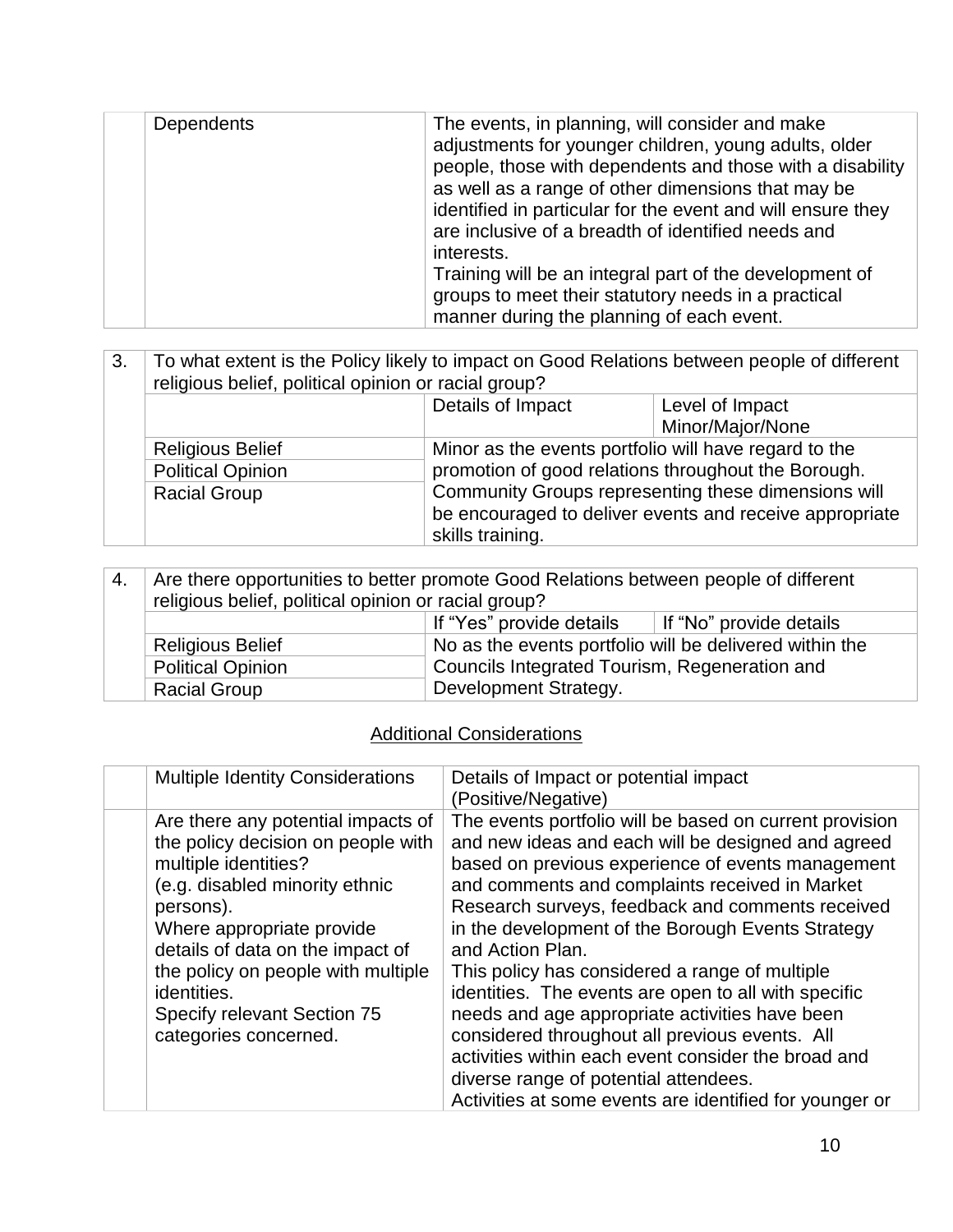|  | older age groups or quieter areas for those who have<br>specific needs. |
|--|-------------------------------------------------------------------------|
|  |                                                                         |

### **Disability Discrimination Order (NI) 2006**

| Does this proposed policy<br>provide an opportunity to:                                                                                                               | Yes / No | Explain your reasoning:                                                                                                                                                                                                                                                                                                                                                                                                                                                                                                                                                                                                                                                                                                                                                                                                                                                                                                                                                                                                                                                                                                                                                                                 |
|-----------------------------------------------------------------------------------------------------------------------------------------------------------------------|----------|---------------------------------------------------------------------------------------------------------------------------------------------------------------------------------------------------------------------------------------------------------------------------------------------------------------------------------------------------------------------------------------------------------------------------------------------------------------------------------------------------------------------------------------------------------------------------------------------------------------------------------------------------------------------------------------------------------------------------------------------------------------------------------------------------------------------------------------------------------------------------------------------------------------------------------------------------------------------------------------------------------------------------------------------------------------------------------------------------------------------------------------------------------------------------------------------------------|
| better promote positive<br>$\overline{a}$<br>attitudes towards disabled<br>people<br>increase participation by<br>$\overline{a}$<br>disabled people in public<br>life | Yes      | This strategy and action plan will ensure<br>the needs of those with a disability are<br>addressed. This will be through ensuring a<br>disability audit is carried out prior to each<br>event and appropriate reasonable<br>adjustments made. Learning from previous<br>events will be used in all forward planning.<br>Individuals will be informed in all literature<br>and on the website that where a specific<br>need exists this will be considered in<br>advance and reasonable adjustments<br>made. Quiet areas are available at larger<br>events where possible. Signage and all<br>information will be in accessible format<br>where possible.<br>Information on events is made available in<br>a range of formats and advertised through<br>some disability representative groups.<br>Support for all organisers and those<br>delivering events will be arranged in<br>advance to ensure they have the skills and<br>knowledge to plan and deliver to meet<br>identified needs.<br>Mobiloo will be present at all events over a<br>duration of 4 hours and all training will<br>include disability awareness in preparation<br>and delivery and include JAM Card,<br>Dementia Awareness etc. |

### Monitoring Arrangements

Section 75 places a requirement on the Council to have equality monitoring arrangements in place to assess the impact of policies and services, help identify barriers to fair participation and to better promote equality of opportunity.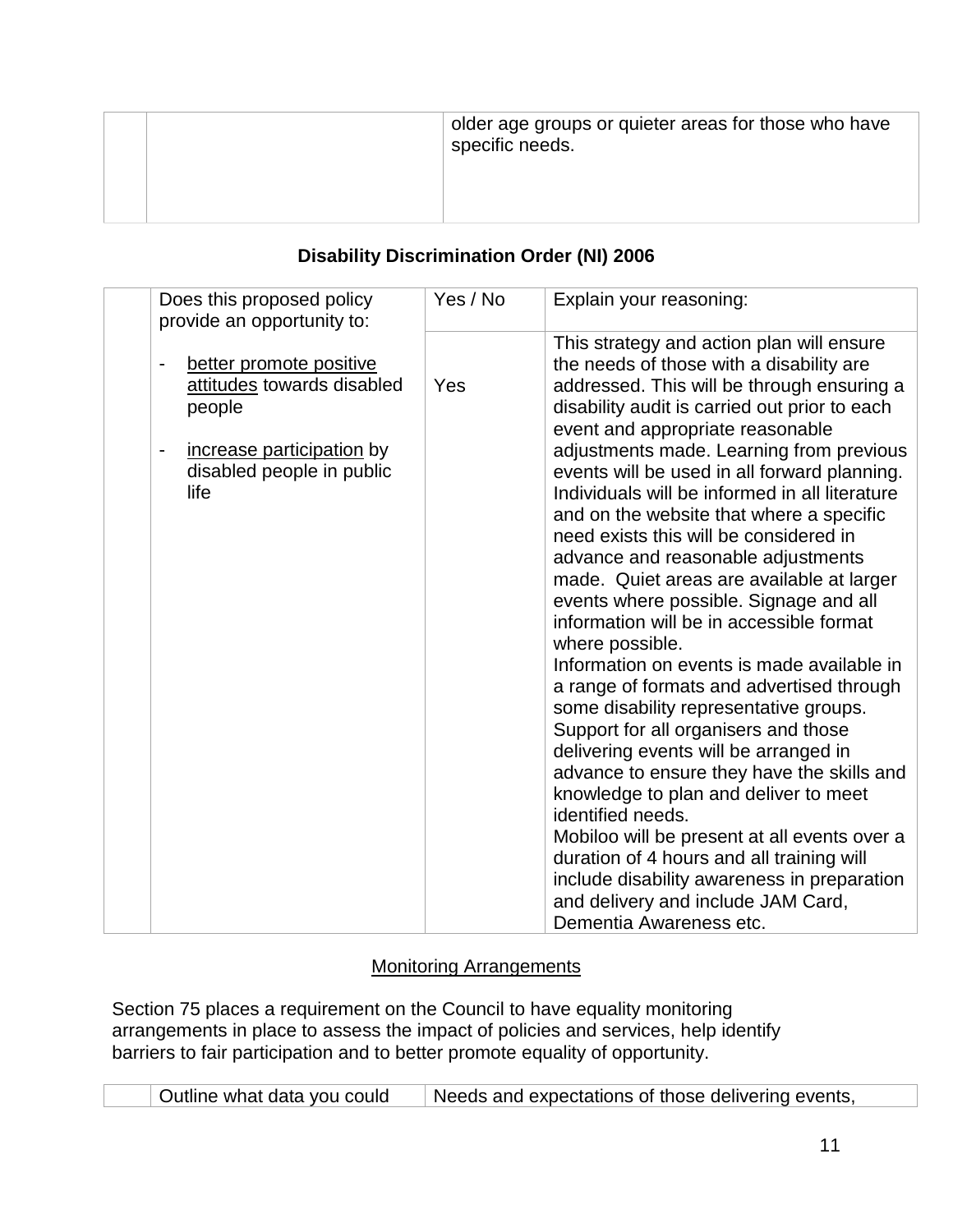| collect in the future to monitor | training needs analysis, disability audit information, site  |
|----------------------------------|--------------------------------------------------------------|
| the impact of this policy /      | visits and consideration of site plans to ensure feasibility |
| decision on equality, good       | of layout for the event.                                     |
| relations and disability duties  | Complaints and compliments.                                  |

I can confirm that the proposed policy / decision have been screened for:-

| Equality of opportunity and good relations |
|--------------------------------------------|
| <sup>I</sup> Disabilities duties           |

On the basis of the answers to the screening questions, I recommend that this policy / decision is:-

| Screened Out - No EQIA necessary (no impacts)     |
|---------------------------------------------------|
| Screened Out – Mitigating Actions (minor impacts) |
| Screened In - Necessary to conduct a full EQIA    |
| Please detail actions to be taken:                |
|                                                   |

Screening assessment completed by:-

Name: Catriona Holmes Title: Events Officer (Evaluation and Grants) Date: 16 August 2019 Signature:

Director/Head of Service decision approved by:

Name: Susie McCullough Title: Director of Regeneration, Development & Planning Date: 16 August 2019 Signature:

#### If an Equality Impact Assessment is required

|  | <b>Priority Rating for</b><br><b>Timetabling an Equality</b><br>Impact Assessment. (1-3) | <b>Priority Criterion</b>                               | Rating |
|--|------------------------------------------------------------------------------------------|---------------------------------------------------------|--------|
|  |                                                                                          | Effect on equality of opportunity and good<br>relations |        |
|  |                                                                                          | Social need                                             |        |
|  |                                                                                          | Effect on people's daily lives                          |        |
|  |                                                                                          | Relevance to a public authority's functions             |        |